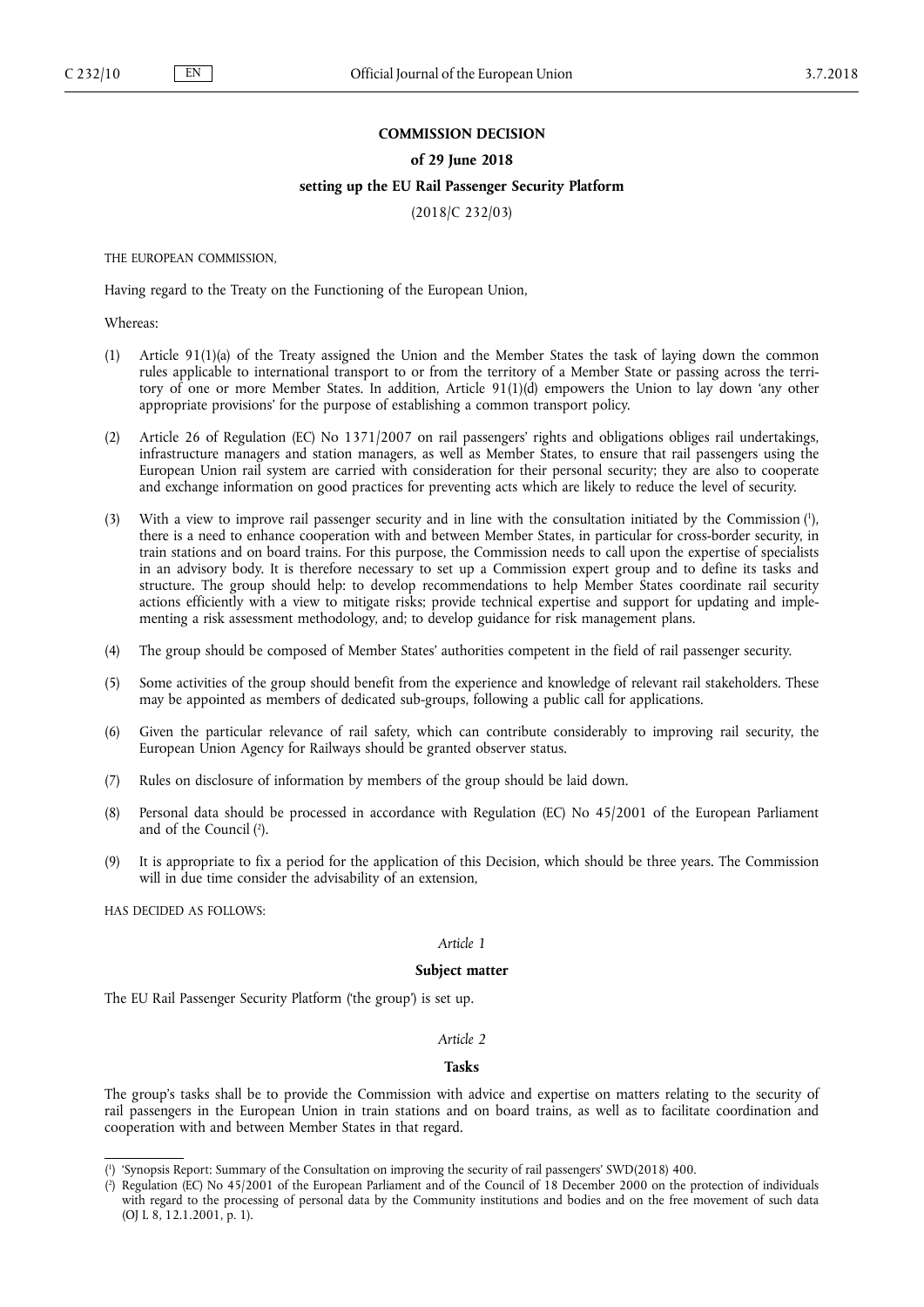Its tasks shall include in particular:

- (1) assisting the Commission and bringing about an exchange of information and experience in the field of rail security, reflecting on how the security of cross-border rail services can be optimised as well as on the design of a coordination mechanism to ensure regular exchanges of information which avoid uncoordinated decisions at national level;
- (2) developing and providing good practice and technical advice on:
	- (a) provision of information to passengers if a security event occurs;
	- (b) security technology and design solutions adapted to the specific features of the railway sector;
	- (c) staff scrutiny procedures and appropriate security training;
- (3) consulting on the design of a mechanism to quickly assess at short notice new threats and security incidents, and reaching a common understanding and agreement on the reaction needed to mitigate any new or increased existing risk identified in the process;
- (4) contributing to the development and updating of a common methodology for assessing the risk from terrorism to rail passengers and staff and reporting on the implementation of this methodology;
- (5) developing guidance on rail security risk management programmes covering protective security and operational recovery measures for rail which can be scalable according to changes to defined national threat levels;
- (6) establishing cooperation with and between Member States on questions relating to rail security measures.

### *Article 3*

# **Consultation**

The Commission may consult the group on any matter relating to the security of rail passengers and staff.

#### *Article 4*

### **Membership**

1. Members shall be Member States' national authorities competent in the field of rail security.

2. Each Member shall nominate one representative and one alternate. One expert in rail passenger security may accompany each representative or alternate in order to ensure a high level of technical expertise.

3. Members who are no longer capable of contributing effectively to the expert group's deliberations, who, in the opinion of the Commission department concerned, do not comply with the conditions set out in Article 339 of the Treaty on the Functioning of the European Union or who resign, shall no longer be invited to participate in any meetings of the group and may be replaced for the remainder of their term of office.

### *Article 5*

## **Chair**

The group shall be chaired by a representative of the Commission's Directorate-General for Mobility and Transport ('DG MOVE'), in close coordination and agreement with the Commission's Directorate-General for Migration and Home Affairs ('DG HOME').

## *Article 6*

#### **Operation**

1. The group shall act at the request of DG MOVE, in consultation with DG HOME, and in compliance with the Commission's horizontal rules on expert groups ('the horizontal rules') ( 1 ).

<sup>(</sup> 1 ) Commission Decision C(2016) 3301 of 30 May 2016 establishing horizontal rules on the creation and operation of Commission expert groups.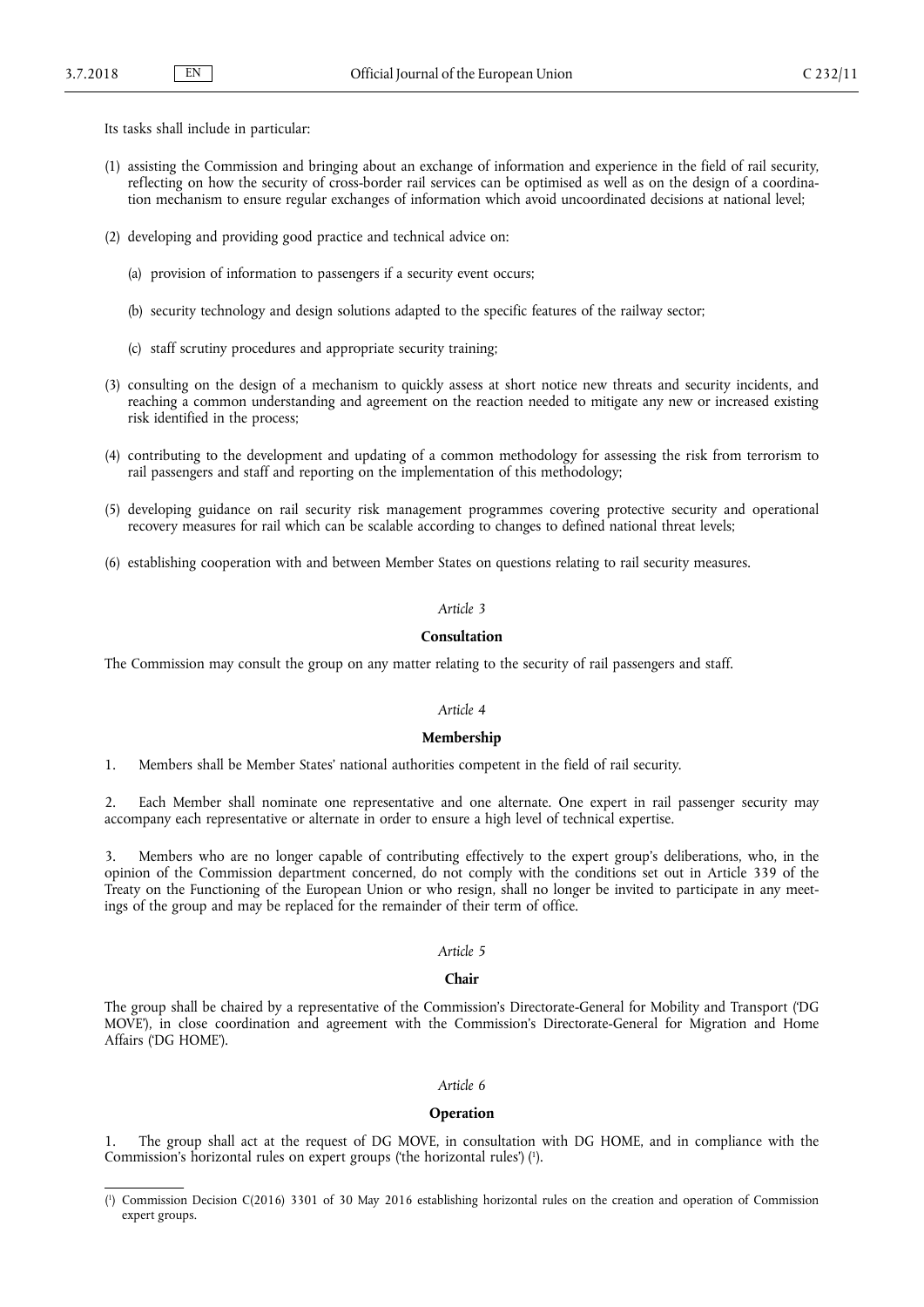2. Meetings of the group shall, in principle, be held on Commission premises.

3. DG MOVE shall provide secretarial services. Commission officials from other departments with an interest in the proceedings may attend meetings of the group and its sub-groups.

4. In agreement with DG MOVE, the group may, by simple majority of its members, decide that deliberations shall be public.

5. Minutes of the discussion on each point on the agenda and on the opinions delivered by the group shall be meaningful and complete. Minutes shall be drafted by the secretariat under the responsibility of the Chair.

6. The group shall adopt its opinions, recommendations or reports by consensus. In the event of a vote, the outcome of the vote shall be decided by simple majority of the members. Members who have voted against shall have the right to have a document summarising the reasons for their position annexed to the opinions, recommendations or reports.

### *Article 7*

### **Sub-groups**

1. DG MOVE, in consultation with DG HOME, may set up sub-groups for examining specific issues on the basis of terms of reference defined by DG MOVE while ensuring there are no overlaps with other existing groups in this area. Sub-groups shall operate in compliance with the horizontal rules and shall report to the group. They shall be dissolved as soon as their mandate is fulfilled.

DG MOVE, in consultation with DG HOME, may appoint relevant stakeholders as members of the sub-groups, following a public call for applications.

# *Article 8*

#### **Invited experts**

DG MOVE, in consultation with DG HOME, may invite experts with specific expertise on a subject matter on the agenda to take part in the work of the group or sub-groups on an ad hoc basis.

# *Article 9*

### **Observers**

1. The European Union Agency for Railways shall be granted observer status. Individuals, organisations and public entities other than Member States' authorities may also be granted observer status, in compliance with the horizontal rules, by direct invitation or as a result of a call for applications.

2. Organisations and public entities appointed as observers shall nominate their representatives.

3. Observers and their representatives may be permitted by the Chair to take part in the discussions of the group and provide expertise. However, they shall not have voting rights and shall not participate in the formulation of recommendations or advice by the group.

# *Article 10*

# **Rules of procedure**

On a proposal by and in agreement with DG MOVE, the group shall adopt its rules of procedure by simple majority of its members. This shall be done on the basis of the standard rules of procedure for expert groups, in compliance with the horizontal rules ( 1 ).

### *Article 11*

## **Professional secrecy and handling of classified information**

The members of the group and their representatives, as well as invited experts and observers, are subject to:

(1) the obligation of professional secrecy which by virtue of the Treaties and the rules implementing them applies to all members of the institutions and their staff;

<sup>(</sup> 1 ) See Article 17 of the horizontal rules.